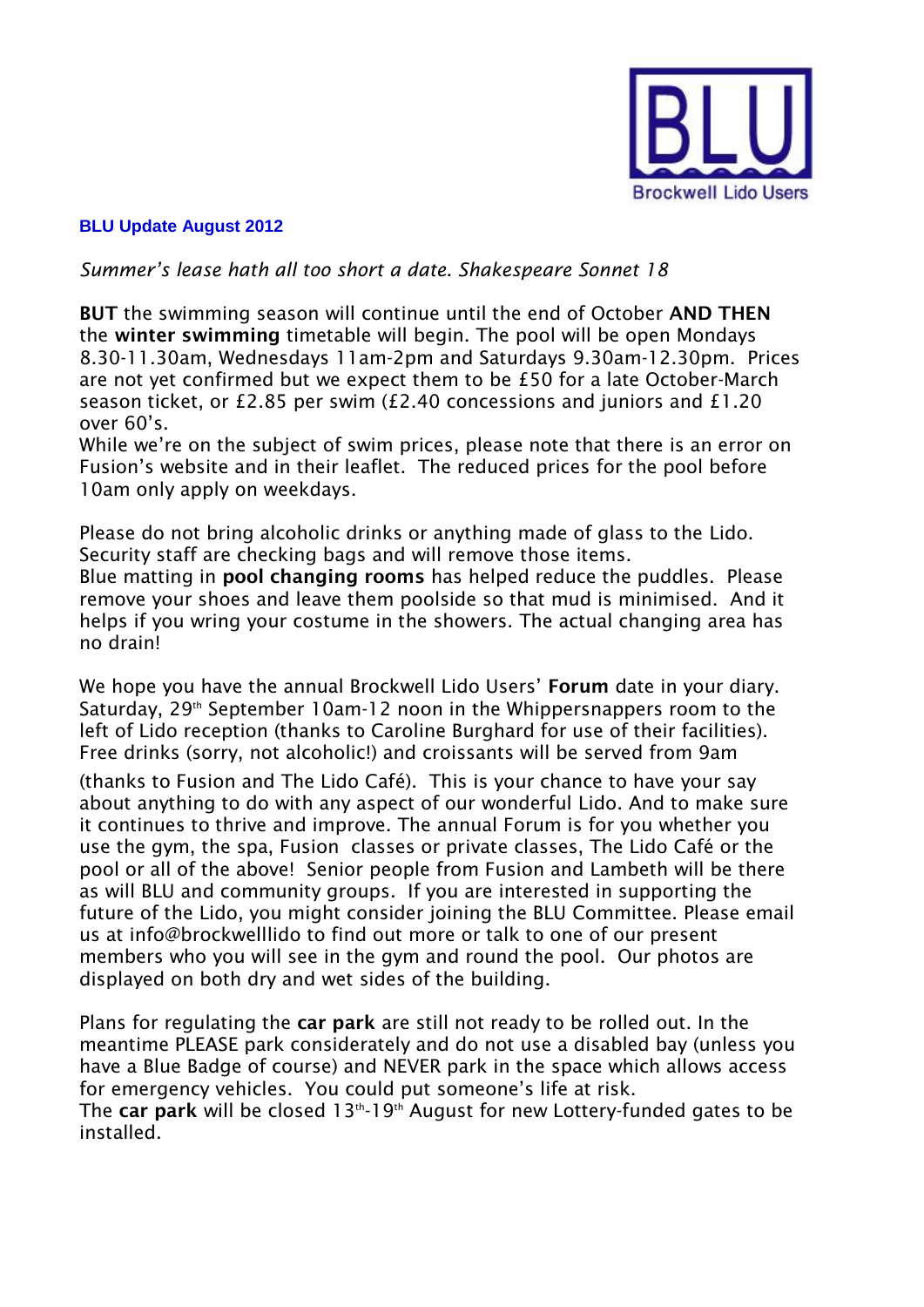

## **Opening hours for Bank Holiday Monday 27th August are:**

Pool: 8am-6pm. Gym and rest of building: 8am-8pm.

BLU will be at the Lido for **Open House** on **Saturday 22nd September**. 10am-4pm. This is your chance to discover the fascinating history of Brockwell Lido. There will be free heritage-based tours and you can browse through our scrapbooks which chronicle the history of the Lido, beginning with swimming in the pond in the park before the Lido was built in 1937. We will also have on sale our famous designer tee shirts, and copies of our books - Out of the Blue and Waterwords at very special prices.

Anchorman, presented by **Luna Cinema** on 20<sup>th</sup> July, was sold out but actual attendance was limited by bad weather. You still have a chance to book for The Lost Boys on Wednesday 29<sup>th</sup> August. Doors open 6.30pm. Performance starts 8pm Tickets: £12.50. Book at http://thelunacinema.seetickets.com. Barbeque available from The Lido Café. The pool will close at 4pm to enable set-up.

Brockwell Lido will be taking part in the **"Join In Local Sport"** national celebration of local sport weekend on  $18<sup>th</sup>/19<sup>th</sup>$  August. The centre will be hosting special events to capture the once-in-a-lifetime enthusiasm for sport that this summer's events will generate. There is a packed schedule of activities at the centre and it will all be FREE including Bollywood Kick and Ab workouts! The weekend is expected to be busy, so call 020 7274 3088 to secure your place! See *www.fusion-lifestyle.com/centres/Brockwell\_Lido* for details of programme.

If you or yours are between **14 and 25 years old** and thinking of trying a new activity in September, why not try Triathlon swimming? Sessions are completely FREE on Tuesdays at 4-5pm, and are led by a qualified coach! **For more information and to book onto a session please email [ian.farlane@fusion](mailto:ian.farlane@fusion-lifestyle.com)[lifestyle.com](mailto:ian.farlane@fusion-lifestyle.com) or lido.mike@hotmail.co.uk**

The great newly re-equipped and refurbished **gym** is thriving. Clare Motton, the Lido Manager, held a meeting for gym users who wanted to discuss final adjustments and improvements to the very popular new gym set-up. As a result, an additional mirror has been provided. The stretching area has been equipped with comfortable mats.

Saturday 14th July saw the first **Brockwell Lido Annual Swim Races**. Organised by Streamline Swims and supported by Fusion and BLU, the event was a great success and provided a fitting tribute to talented jazz trumpeter and accomplished swimmer, Richard Turner. Despite heavy rain throughout the day, the weather relented in time for a sunny start for the races.

**The MBC Foundation** was launched in style with a fundraising **hip hop concert**